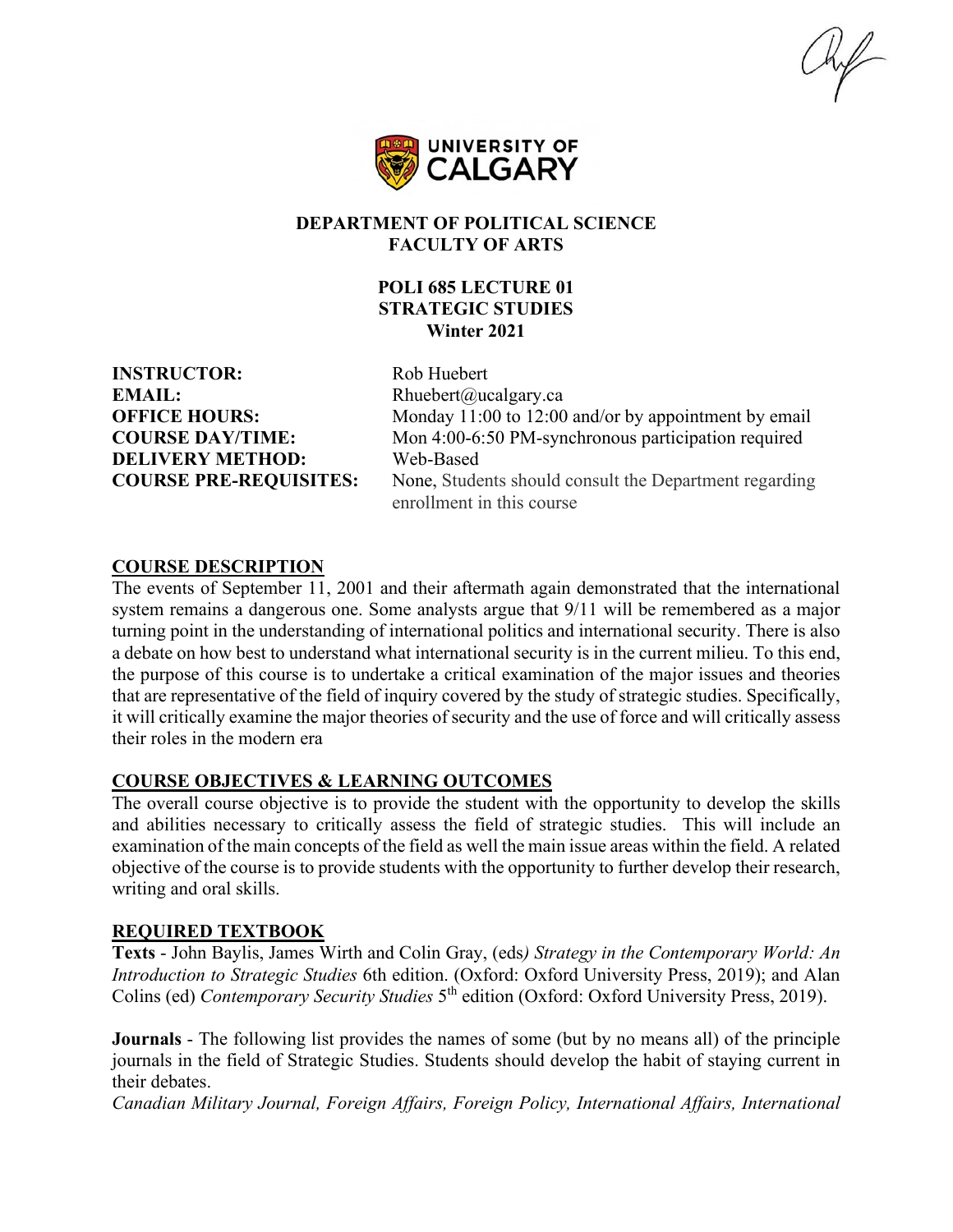*Journal, International Organization, International Security, International Studies Quarterly, Jane's, Journal of Conflict Resolution, Journal of Military and Strategic Studies, Journal of Peace Research, Strategic Review, Survival* and *World Politics*

| <b>Newspapers and New Agencies -</b>       |                                              |
|--------------------------------------------|----------------------------------------------|
| Al Jazeera                                 | http://english.aljazeera.net/HomePage        |
| <b>BBC World Service</b>                   | https://www.bbc.co.uk/worldservice/index.htm |
| Carnegie Endowment for International Peace | https://www.ceip.org/                        |
| <b>CNN</b>                                 | https://www.cnn.com                          |
| Department of Defense                      | https://www.defenselink.mil/                 |
| <b>Interfax News Agency</b>                | http://www.interfax.com/news.asp             |
| Itar-Tass News Agency                      | http://tass.com/                             |
| National Public Radio                      | https://www.npr.org                          |
| The American Enterprise Institute          | https://www.aei.org                          |
| The Brookings Institution                  | https://www.brookings.org                    |
| The Economist                              | https://www.economist.com                    |
| The Financial Times                        | https://www.ft.com                           |
| The Guardian                               | https://www.guardian.co.uk                   |
| The Moscow Times                           | https://themoscowtimes.com/                  |
| The New York Times                         | https://www.nytimes.com                      |
| The Times of India                         | https://www.timesofindia.com                 |
| The United Nations                         | https://www.un.org                           |
| The Washington Post                        | https://www.washingtonpost.com               |
| The White House                            | https://www.whitehouse.gov/                  |
| US Central Intelligence Agency             | https://www.cia.gov/index.html               |
| <b>US Department of State</b>              | https://www.state.gov                        |

**Library Search Engines** - One of the most important electronic aids to research offered by the library can be found on their Research Databases. This page lists numerous databases that include several that focus on international relations and strategic studies. [\[http://libguides.ucalgary.ca/sb.php?subject\\_id=52647\]](http://libguides.ucalgary.ca/sb.php?subject_id=52647); [\[http://libguides.ucalgary.ca/sb.php?subject\\_id=52657\]](http://libguides.ucalgary.ca/sb.php?subject_id=52657)

# **REQUIRED TECHNOLOGY**

There is a D2L site for this course which contains required readings and other relevant class resources and materials (see d2L.ucalgary.ca).

In order to successfully engage in their learning experiences at the University of Calgary, students taking online, remote and blended courses are required to have reliable access to the following technology:

- A computer with a supported operating system, as well as the latest security, and malware updates;
- A current and updated web browser;
- Webcam (built-in or external);
- Microphone and speaker (built-in or external), or headset with microphone;
- Current antivirus and/or firewall software enabled;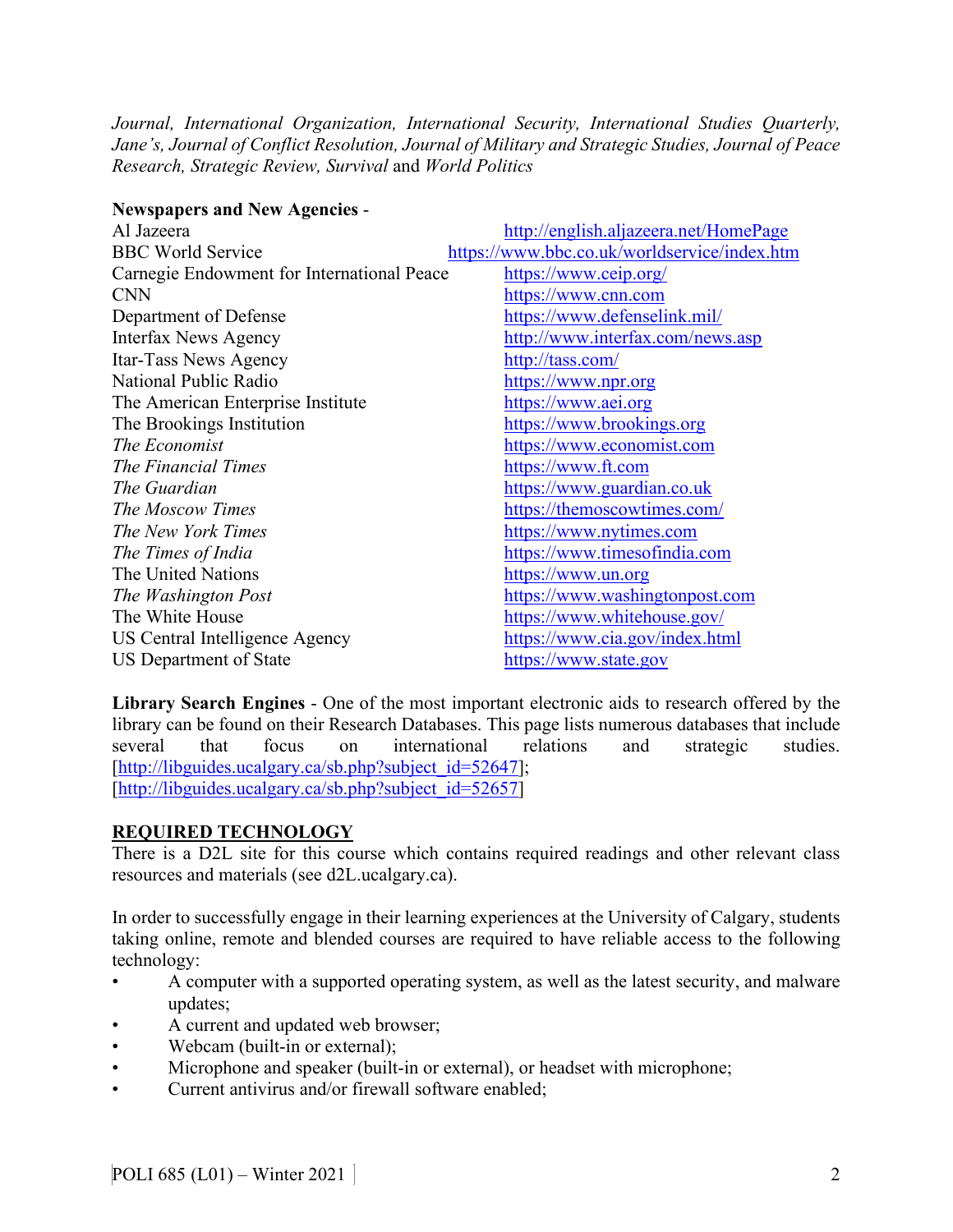• Broadband internet connection.

Most current laptops will have a built-in webcam, speaker and microphone.

# **COURSE COMPONENT WEIGHTS AND DUE DATES**

| <b>COMPONENT</b>          | <b>WEIGHTING</b> | <b>DUE DATES</b> |
|---------------------------|------------------|------------------|
| Paper Proposal            | 20%              | February 8       |
| Research Paper            | 50%              | March 29         |
| <b>Paper Presentation</b> | 10%              | <b>TBA</b>       |
| <b>Class Presentation</b> | 20%              | Term             |
| Total                     | 100%             |                  |

If a student misses a required course component, please get in touch the instructor as soon as possible.

# **COURSE SCHEDULE & TOPICS**

The schedule is tentative and may change as the need arises.

| <b>DATE</b>   | <b>TOPIC</b>                                                                                                                                                                                                                                |  |  |  |  |  |  |  |
|---------------|---------------------------------------------------------------------------------------------------------------------------------------------------------------------------------------------------------------------------------------------|--|--|--|--|--|--|--|
| <b>Jan 11</b> | <b>INTRODUCTION</b>                                                                                                                                                                                                                         |  |  |  |  |  |  |  |
| <b>Jan 18</b> | STRATEGIC STUDIES THEORY: UNDERSTANDING THE FIELD - THE<br><b>TRADITIONALIST (REALISTS)</b><br><b>Required Readings:</b>                                                                                                                    |  |  |  |  |  |  |  |
|               | Richard Betts, "Should Strategic Studies Survive?" World Politics 50 (October 1997):7-<br>33                                                                                                                                                |  |  |  |  |  |  |  |
|               | (http://muse.jhu.edu.ezproxy.lib.ucalgary.ca/journals/world_politics/v050/50.1betts.ht<br><u>ml</u> ).                                                                                                                                      |  |  |  |  |  |  |  |
|               | Constantinos Koliopoulos, "Historical Approaches to Security/Strategic Studies," The<br>International Studies Encyclopedia. Denemark, Robert A. (Ed) Blackwell Publishing,<br>2010.                                                         |  |  |  |  |  |  |  |
|               | [http://www.oxfordreference.com.ezproxy.lib.ucalgary.ca/view/10.1093/acref/9780191<br>842665.001.0001/acref-9780191842665-e-0178?rskey=pIurpZ&result=199]                                                                                   |  |  |  |  |  |  |  |
|               | (can also be found at International Studies Online @ http://library.ucalgary.ca/rdd-<br>subject?s= $84$ )                                                                                                                                   |  |  |  |  |  |  |  |
|               | Steven Miller, "The Hegemonic Illusion? Traditional Strategic Studies in Context,"<br>Security<br>vol.<br>41,<br>2010)<br>Dialogue<br>no.6<br>(December<br>[http://sdi.sagepub.com.ezproxy.lib.ucalgary.ca/content/41/6/639.full.pdf+html]. |  |  |  |  |  |  |  |
|               | Harvey Sapolsky, "Security Studies and Security Policy: An American Perspective," The<br>International Studies Encyclopedia. Denemark, Robert A. (Ed) Blackwell Publishing,<br>2010.                                                        |  |  |  |  |  |  |  |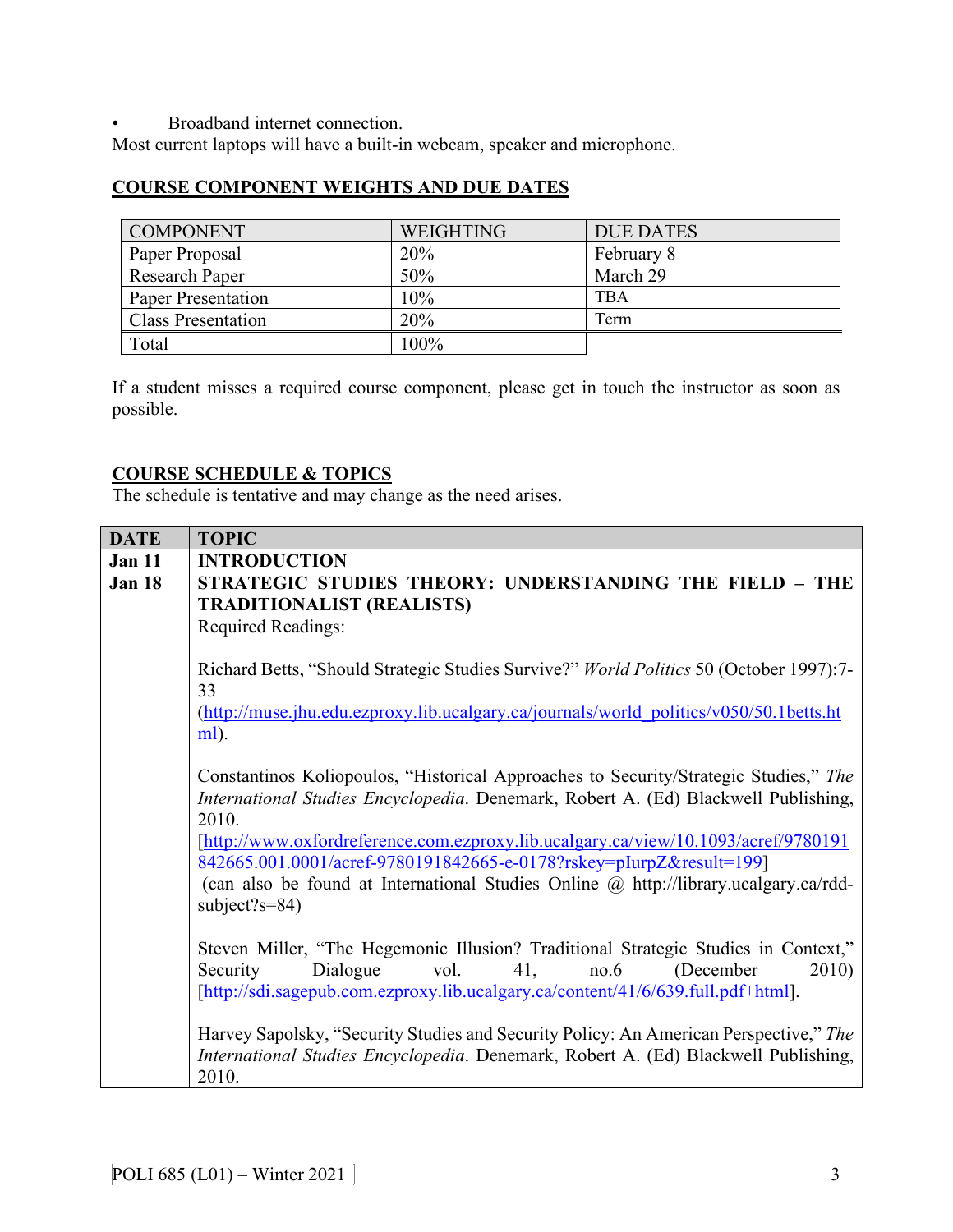|               | [http://www.oxfordreference.com.ezproxy.lib.ucalgary.ca/view/10.1093/acref/9780191<br>842665.001.0001/acref-9780191842665-e-0339?rskey=wjSbyE&result=387] |  |  |  |  |  |  |  |  |
|---------------|-----------------------------------------------------------------------------------------------------------------------------------------------------------|--|--|--|--|--|--|--|--|
|               |                                                                                                                                                           |  |  |  |  |  |  |  |  |
|               | (can be found at International Studies Online @ http://library.ucalgary.ca/rdd-                                                                           |  |  |  |  |  |  |  |  |
|               | subject?s= $84$ )                                                                                                                                         |  |  |  |  |  |  |  |  |
|               |                                                                                                                                                           |  |  |  |  |  |  |  |  |
|               | Stephen Walt "The Renaissance of Security Studies," International Studies Quarterly 35                                                                    |  |  |  |  |  |  |  |  |
|               | (1991):211-239 [https://www.jstor.org/stable/2600471]                                                                                                     |  |  |  |  |  |  |  |  |
|               |                                                                                                                                                           |  |  |  |  |  |  |  |  |
|               | John Baylis and James Wirtz, Strategy in the Contemporary World: Strategy after 9/11,";                                                                   |  |  |  |  |  |  |  |  |
|               | Beatrice Heuser, "The History and Practice of Strategy from Antiquity to Napoleon,";                                                                      |  |  |  |  |  |  |  |  |
|               | James Wirtz, "A New Agenda for Security and Strategy?"; Colin Gray and Jeannie                                                                            |  |  |  |  |  |  |  |  |
|               | Johnson, "The Practise of Strategy,"; Lawrence Freedman, "Does Strategic Studies have                                                                     |  |  |  |  |  |  |  |  |
|               | a Future?"in John Baylis, James Wirtz and Colin Grayes, (eds) Strategy in the                                                                             |  |  |  |  |  |  |  |  |
|               | Contemporary World, 6 <sup>th</sup> ed. (Oxford: Oxford University Press, 2019): (Text).                                                                  |  |  |  |  |  |  |  |  |
|               |                                                                                                                                                           |  |  |  |  |  |  |  |  |
|               | Michael Sheehan, "Military Security," 191-205, in Alan Colins (ed.) Contemporary                                                                          |  |  |  |  |  |  |  |  |
|               | Security Studies 5 <sup>th</sup> edition (Oxford: Oxford University Press, 2019) (Text).                                                                  |  |  |  |  |  |  |  |  |
|               |                                                                                                                                                           |  |  |  |  |  |  |  |  |
|               | <b>Suggested Readings:</b>                                                                                                                                |  |  |  |  |  |  |  |  |
|               | Charles Glaser, "Realism,"; Patrick Morgan, "Liberalism,"; Eric Herring, "Historical                                                                      |  |  |  |  |  |  |  |  |
|               | Materialism,"; Christine Agius, "Social Constructivism,", in Contemporary Security                                                                        |  |  |  |  |  |  |  |  |
|               | Studies (Text).                                                                                                                                           |  |  |  |  |  |  |  |  |
| <b>Jan 25</b> | SECURITY STUDIES THEORY: REBUTTAL TO THE TRADITIONALISTS                                                                                                  |  |  |  |  |  |  |  |  |
|               | <b>Required Readings:</b>                                                                                                                                 |  |  |  |  |  |  |  |  |
|               | Edward Kolodziej, "Renaissance in Security Studies? Caveat Lector," International                                                                         |  |  |  |  |  |  |  |  |
|               | Studies Quarterly 36 (1992) [http://www.jstor.org/stable/2600733]                                                                                         |  |  |  |  |  |  |  |  |
|               |                                                                                                                                                           |  |  |  |  |  |  |  |  |
|               | Keith Krause and Michael Williams, "Broadening the Agenda of Security Studies:                                                                            |  |  |  |  |  |  |  |  |
|               | Politics and Methods," Mershon International Studies Review 40 (1996).                                                                                    |  |  |  |  |  |  |  |  |
|               | [https://www.jstor.org/stable/222776]                                                                                                                     |  |  |  |  |  |  |  |  |
|               |                                                                                                                                                           |  |  |  |  |  |  |  |  |
|               | Ole Waever, "Politics, security, theory," Security Dialogue vol. 42, no. 4-5 (August-                                                                     |  |  |  |  |  |  |  |  |
|               | October<br>2011).<br>[http://sdi.sagepub.com.ezproxy.lib.ucalgary.ca/content/42/4-                                                                        |  |  |  |  |  |  |  |  |
|               | 5/465.full.pdf+html].                                                                                                                                     |  |  |  |  |  |  |  |  |
|               |                                                                                                                                                           |  |  |  |  |  |  |  |  |
|               | Columba Peoples, "Strategic Studies and its Critics," in Strategy in the Contemporary                                                                     |  |  |  |  |  |  |  |  |
|               | World (Text).                                                                                                                                             |  |  |  |  |  |  |  |  |
|               |                                                                                                                                                           |  |  |  |  |  |  |  |  |
|               | Alan Collins, "Introduction: What is Security Studies,"; Paul Rogers, "Peace Studies,";                                                                   |  |  |  |  |  |  |  |  |
|               | David Mutimer, "Critical Security Studies: A Schismatic History,"; J. Marshall Beier,                                                                     |  |  |  |  |  |  |  |  |
|               | "Poststructural Insights: Subjects, Objects, and Security,"; Mark Laffey and Suthaharan                                                                   |  |  |  |  |  |  |  |  |
|               | Nadarajah, "Postcolonialism,"; Ralf Emmers, "Securitization,"; Ole Waever and Barry                                                                       |  |  |  |  |  |  |  |  |
|               |                                                                                                                                                           |  |  |  |  |  |  |  |  |
|               | Buzan, "After the Return to Theory: The Past, Present, and the Future of Security                                                                         |  |  |  |  |  |  |  |  |
|               | Studies," in Contemporary Security Studies (Text).                                                                                                        |  |  |  |  |  |  |  |  |
| Feb 1         | <b>HUMAN SECURITY: PROTECTING OURSELVES FROM OURSELVES</b>                                                                                                |  |  |  |  |  |  |  |  |
|               | <b>Required Readings:</b>                                                                                                                                 |  |  |  |  |  |  |  |  |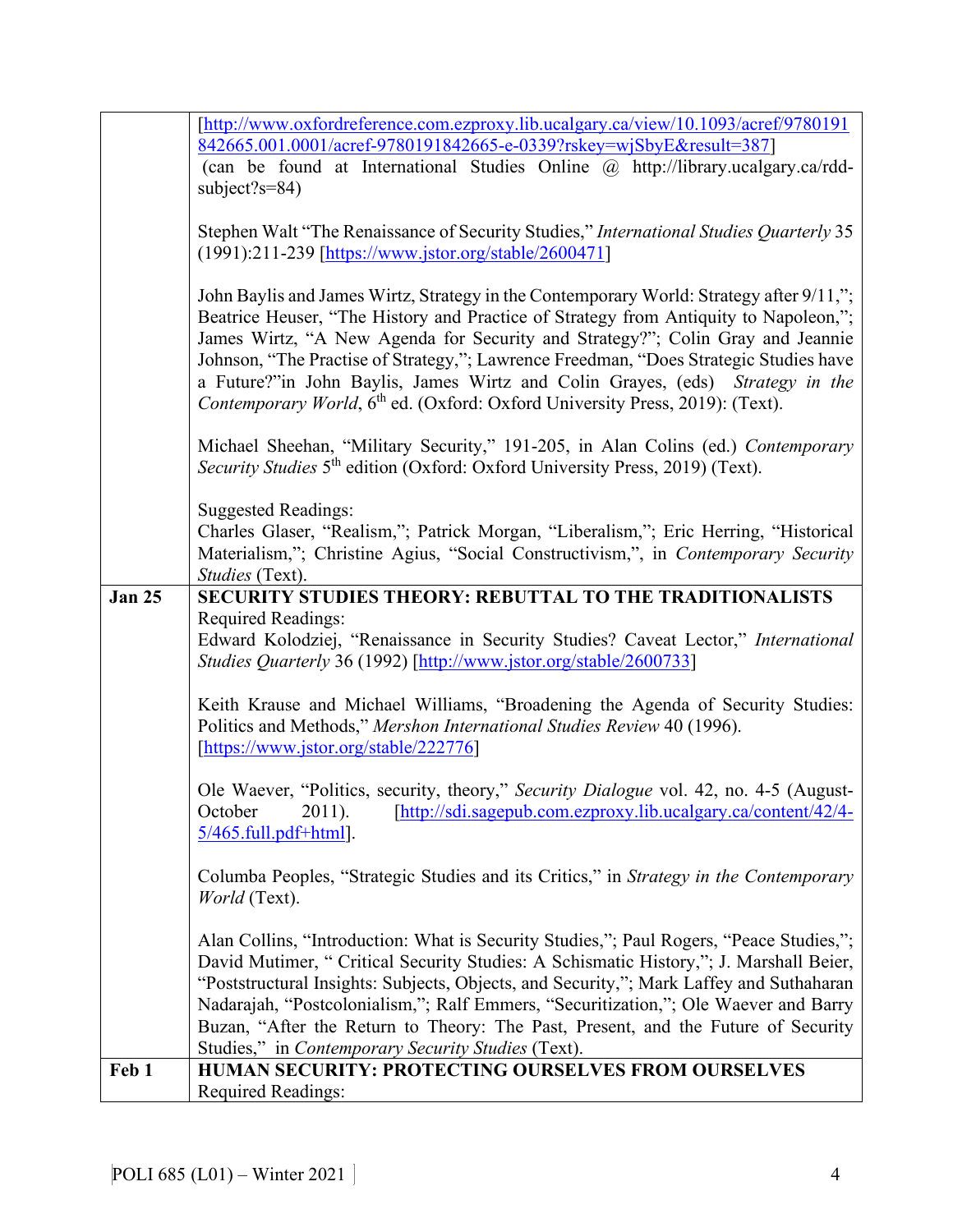|               | International Commission on Intervention and State Sovereignty The Responsibility to                                 |  |  |  |  |  |
|---------------|----------------------------------------------------------------------------------------------------------------------|--|--|--|--|--|
|               | Protect, (Ottawa: International Development Research Centre, December 2001).                                         |  |  |  |  |  |
|               | [http://responsibilitytoprotect.org/ICISS%20Report.pdf].                                                             |  |  |  |  |  |
|               |                                                                                                                      |  |  |  |  |  |
|               | Sheena Greitens, "Humanitarian Intervention and Peace Operations," in Strategy in the                                |  |  |  |  |  |
|               | Contemporary World (Text).                                                                                           |  |  |  |  |  |
|               |                                                                                                                      |  |  |  |  |  |
|               | Randolph Persaud, "Human Security,"; Paul Roe, "Societal Security,"; Gary Shiffman,                                  |  |  |  |  |  |
|               | "Economic Security,"; Nana Paku and Jacqueline Therkelsen, "Globalization,                                           |  |  |  |  |  |
|               | Development, and Security,"; Alex Bellamy and Stephen McLaughlin, "Humanitarian                                      |  |  |  |  |  |
|               | Intervention,"; Sam Raphael and Doug Stokes, "Energy Security," Stefan Elbe, "Health                                 |  |  |  |  |  |
|               | and Security,"; Harold Trinkuas, "Transnational Crime," in Contemporary Security                                     |  |  |  |  |  |
|               | Studies (Text).<br><b>STRATEGIC STUDIES THEORY: THE CLASSICS</b>                                                     |  |  |  |  |  |
| Feb 8         |                                                                                                                      |  |  |  |  |  |
|               | <b>Required Readings:</b><br>Carl von Clausewitz, On War, (Princeton: Princeton University Press, 1976): 1-224; 641- |  |  |  |  |  |
|               | 714<br>$225 - 640$ ).<br>[https://ebookcentral-proquest-<br>(skim                                                    |  |  |  |  |  |
|               | com.ezproxy.lib.ucalgary.ca/lib/ucalgary-ebooks/detail.action?docID=4964682]. *The                                   |  |  |  |  |  |
|               | preferred text is the one published by Princeton University Press. If you do not have                                |  |  |  |  |  |
|               | access then the university link to the Oxford Press version is acceptable. Do not use the                            |  |  |  |  |  |
|               | Penguin version.                                                                                                     |  |  |  |  |  |
|               |                                                                                                                      |  |  |  |  |  |
|               | Thucydides, Martin Hammond and P.J. Rhodes, The Peloponnesian War, (Oxford:                                          |  |  |  |  |  |
|               | Oxford University Press, 2009).                                                                                      |  |  |  |  |  |
|               | [https://ebookcentral-proquest-com.ezproxy.lib.ucalgary.ca/lib/ucalgary-                                             |  |  |  |  |  |
|               | ebooks/reader.action?docID=472103&ppg=79].                                                                           |  |  |  |  |  |
|               |                                                                                                                      |  |  |  |  |  |
|               | Sun, Tzu, and Ralph D. Sawyer. The Art of War. New York: Basic Books, 1994.                                          |  |  |  |  |  |
|               | [https://ebookcentral-proquest-com.ezproxy.lib.ucalgary.ca/lib/ucalgary-                                             |  |  |  |  |  |
|               | ebooks/detail.action?docID=618907].                                                                                  |  |  |  |  |  |
|               |                                                                                                                      |  |  |  |  |  |
|               | Thomas Mahnken, "Strategic Theory," in Strategy in the Contemporary World (Text).                                    |  |  |  |  |  |
| <b>Feb 15</b> | <b>READING WEEK - NO CLASSES</b>                                                                                     |  |  |  |  |  |
| <b>Feb 22</b> | USE OF FORCE: INTERNATIONAL TERRORISM                                                                                |  |  |  |  |  |
|               | Required Readings:                                                                                                   |  |  |  |  |  |
|               | Bruce Hoffman, <i>Inside Terrorism</i> 3 <sup>rd</sup> edition (NY: Columbia University Press, 2017.                 |  |  |  |  |  |
|               | (reserve) and (electronic copy in U of Calgary library                                                               |  |  |  |  |  |
|               | [https://ebookcentral-proquest-com.ezproxy.lib.ucalgary.ca/lib/ucalgary-                                             |  |  |  |  |  |
|               | ebooks/detail.action?docID=5276199]                                                                                  |  |  |  |  |  |
|               |                                                                                                                      |  |  |  |  |  |
|               | James Kiras, "Irregular Warfare: Terrorism and Insurgency," in Strategy in the                                       |  |  |  |  |  |
|               | Contemporary World (Text).                                                                                           |  |  |  |  |  |
|               |                                                                                                                      |  |  |  |  |  |
|               | Brenda Lutz and James Lutz, "Terrorism," in Contemporary Security Studies (Text).                                    |  |  |  |  |  |
| March 1       | <b>FIGHTING WARS</b>                                                                                                 |  |  |  |  |  |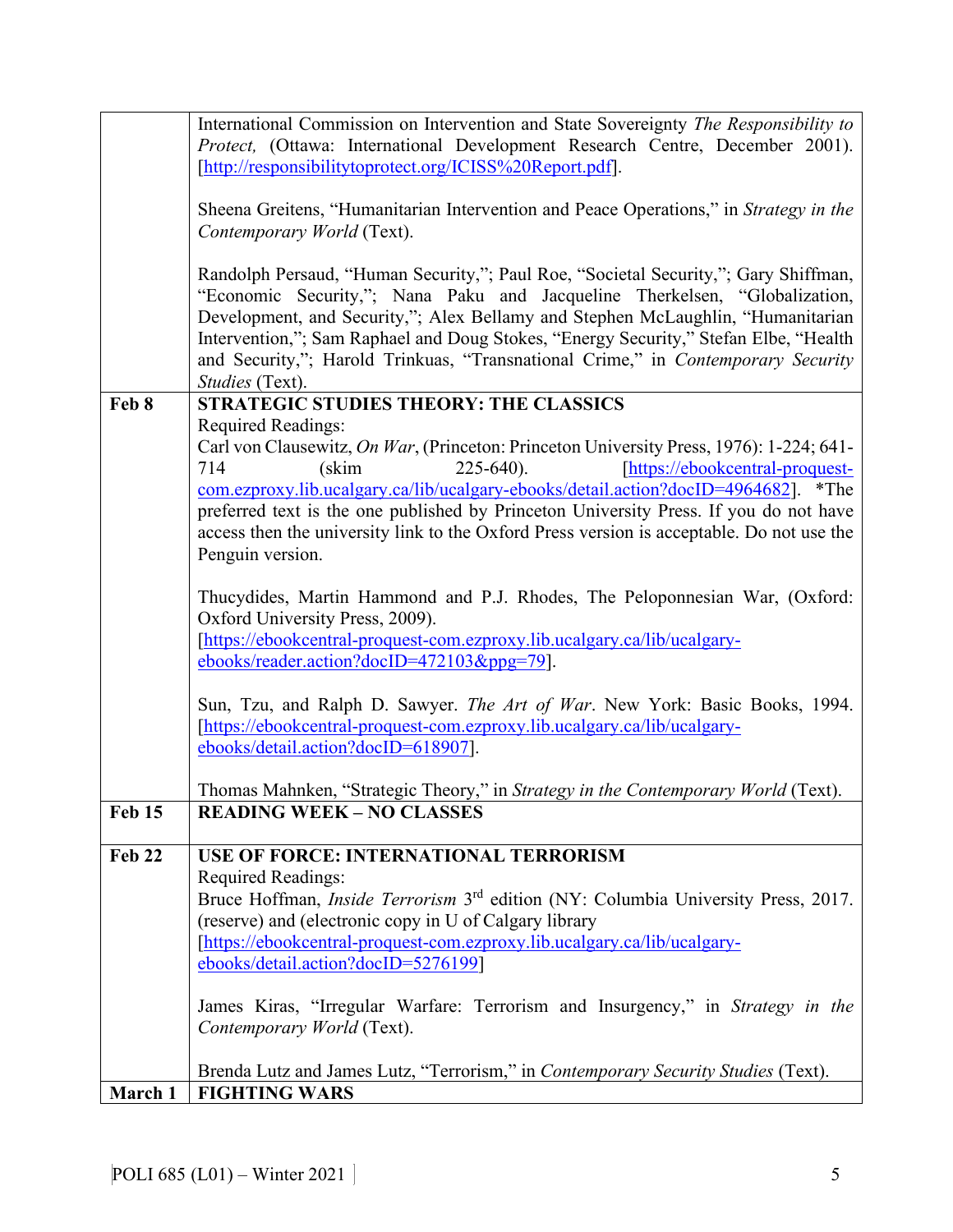|         | Required Readings:                                                                                                                                                            |  |  |  |  |  |  |  |  |
|---------|-------------------------------------------------------------------------------------------------------------------------------------------------------------------------------|--|--|--|--|--|--|--|--|
|         | Michael Sheehan, "The Evolution of Modern Warfare,"; John Garnett and John Baylis,<br>"The Causes of War and the Conditions of Peace,"; Eliot Cohen, "Technology and          |  |  |  |  |  |  |  |  |
|         | Warfare,"; Roger George, "Intelligence and Strategy,"; John Ferris, "Conventional                                                                                             |  |  |  |  |  |  |  |  |
|         | Power and Contemporary Warfare,"; John Sheldon, "The Rise of Cyberpower,"; Stefanie<br>Ortmann and Nick Whittaker, "Geopolitics and Grand Strategy,"in Strategy in the        |  |  |  |  |  |  |  |  |
|         | Contemporary World (Text).                                                                                                                                                    |  |  |  |  |  |  |  |  |
|         |                                                                                                                                                                               |  |  |  |  |  |  |  |  |
|         | Peter Jacobsen, Coercive Diplomacy: Countering War-Threatening Crises and Armed                                                                                               |  |  |  |  |  |  |  |  |
|         | Conflicts,"; Myriam Dunn Cavelty, "Cyber-Security," in Contemporary Security Studies<br>(Text).                                                                               |  |  |  |  |  |  |  |  |
| March 8 | ENVIRONMENTAL AND GENDER SECURITY: NEW WAYS OF THINKING                                                                                                                       |  |  |  |  |  |  |  |  |
|         | <b>OF SECURITY</b>                                                                                                                                                            |  |  |  |  |  |  |  |  |
|         | <b>Required Reading</b><br>Joshua S. Goldstein, War and Gender: How Gender Shapes the War System and Vice                                                                     |  |  |  |  |  |  |  |  |
|         | Versa. Cambridge: Cambridge University Press, 2001. E-Link to be added.                                                                                                       |  |  |  |  |  |  |  |  |
|         |                                                                                                                                                                               |  |  |  |  |  |  |  |  |
|         | Thomas F. Homer-Dixon, <i>Environment</i> , <i>Scarcity</i> , and Violence. Princeton, N.J.:<br>Princeton<br>University<br>Press,<br>1999.<br>[https://ebookcentral-proquest- |  |  |  |  |  |  |  |  |
|         | com.ezproxy.lib.ucalgary.ca/lib/ucalgary-ebooks/detail.action?docID=537681].                                                                                                  |  |  |  |  |  |  |  |  |
|         |                                                                                                                                                                               |  |  |  |  |  |  |  |  |
|         | Caroline Kennedy and Sophia Dingli, "Gender and Security,"; Jon Barnett and Geoff<br>Dabelko, "Environmental Security,"; Contemporary Security Studies (Text).                |  |  |  |  |  |  |  |  |
|         |                                                                                                                                                                               |  |  |  |  |  |  |  |  |
| March   | <b>CANADIAN DEFENCE AND WAR FIGHTING</b>                                                                                                                                      |  |  |  |  |  |  |  |  |
| 15      | <b>Required Reading</b><br>Jean-Christophe Boucher and Kim Richard Nossal, The Politics of War: Canada's                                                                      |  |  |  |  |  |  |  |  |
|         | Afghanistan Mission, 2001-14. 2017. E-Link to be added.                                                                                                                       |  |  |  |  |  |  |  |  |
|         |                                                                                                                                                                               |  |  |  |  |  |  |  |  |
|         | Department of National Defence. Strong, Secure, Engaged: Canada's Defence Policy<br>(2017)                                                                                    |  |  |  |  |  |  |  |  |
|         | http://dgpaapp.forces.gc.ca/en/canada-defence-policy/docs/canada-defence-policy-                                                                                              |  |  |  |  |  |  |  |  |
|         | report.pdf                                                                                                                                                                    |  |  |  |  |  |  |  |  |
|         | Christian Leuprecht and Joel Sokolsky, "Defence Policy 'Walmart Style': Canadian                                                                                              |  |  |  |  |  |  |  |  |
|         | Lessons in 'Not-So-Grand' Grand Strategy," Armed Forces and Society 41(3), 2015, pp.                                                                                          |  |  |  |  |  |  |  |  |
|         | 541-562. [https://doi-org.ezproxy.lib.ucalgary.ca/10.1177/0095327X14536562]                                                                                                   |  |  |  |  |  |  |  |  |
|         |                                                                                                                                                                               |  |  |  |  |  |  |  |  |

| <b>March</b>       | <b>PRESENTATIONS</b> |
|--------------------|----------------------|
| 22                 | 3                    |
| <b>March</b><br>29 | <b>PRESENTATIONS</b> |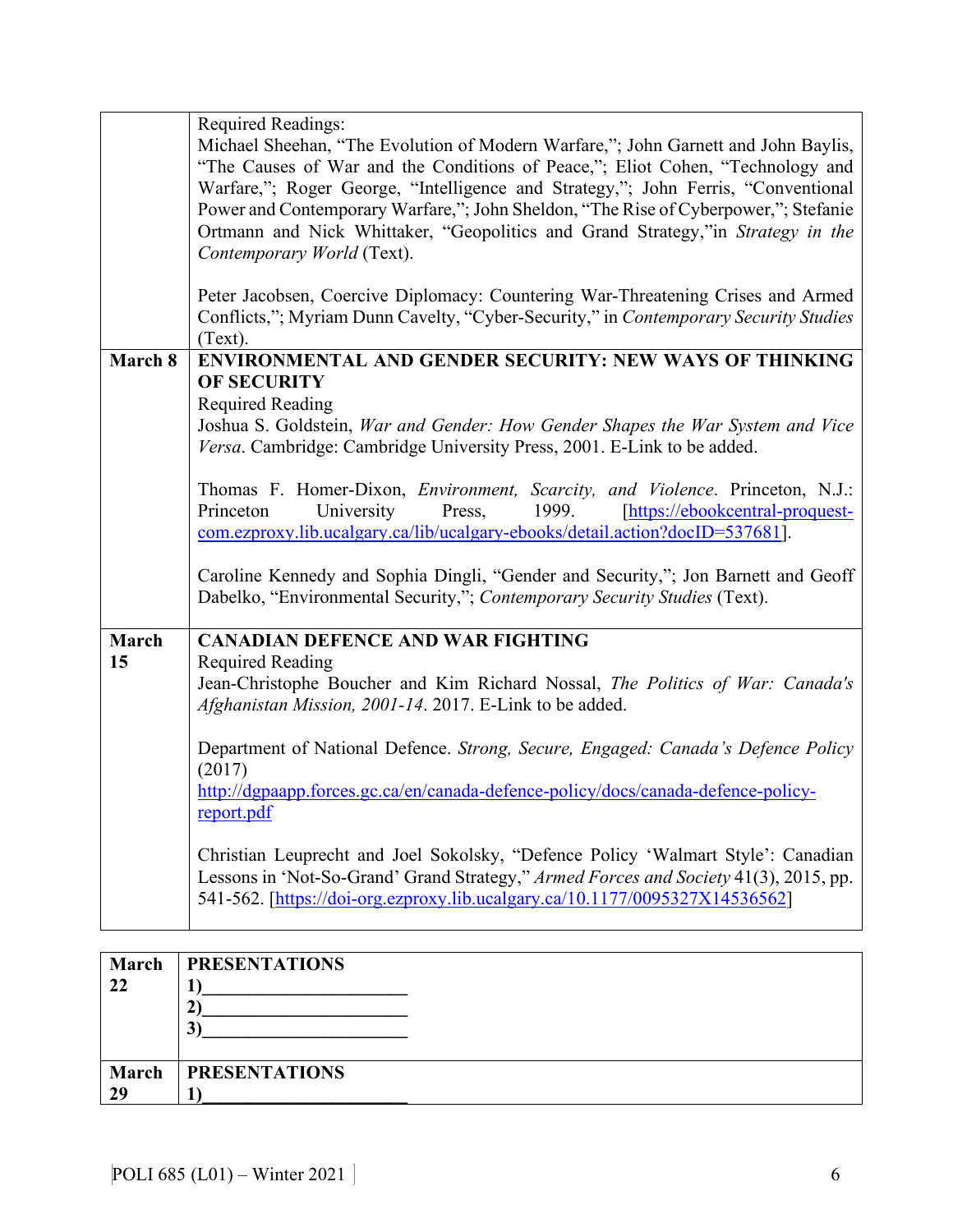|                    | $\mathbf{2}^{\circ}$<br>3)                   |
|--------------------|----------------------------------------------|
| April 5            | <b>PRESENTATIONS</b><br>$\overline{ }$<br>3) |
| <b>April</b><br>12 | <b>PRESENTATIONS</b><br>$\mathbf{3}^{\circ}$ |

#### **ASSIGNMENTS 1) PAPER PROPOSAL - Value 20%**

**A paper proposal must be submitted in class on February 8 at the beginning of class through D2L.** This proposal must fulfil all of the following requirements:

1) Clearly explain the objective of your paper. What are you attempting to accomplish? What is the central *research question* of the paper? You **must** express this as a question and *not* a thesis statement to be tested.

2) Explain how you plan to accomplish this goal. What are the major factors that you plan to investigate? What issues will you address? What methodology will you employ? You may wish to provide a preliminary outline of the paper. Explain fully all of your points and do not use point form

3) Prepare a preliminary bibliography containing **at least** 20 journal articles and/or books of acceptable academic quality. If you are uncertain whether a source is acceptable please see the instructor. As a function of presenting a bibliography, you must include the proper bibliographic citation. Any accepted academic style is acceptable as long as it is used correctly and consistently.

Length: It is expected that these proposals will be approximately 3-5 typed pages. However, students should not feel confined by the suggestive length. They may be longer, as long as the three main objectives are fulfilled. Use 1.5-2 line spacing.

Topics: Students are to pick a topic that is both relevant to the general parameters of the course and serves their own research agenda. All students must receive approval for their topic selection with the instructor before submitting their proposal.

Proposals submitted late will be penalized .5 of a mark per day. (eg. if the assignment is late and it receives an 20/30 it will be marked down to 19.5/30. If it is late, a second day it will be given a 19/30 and so forth).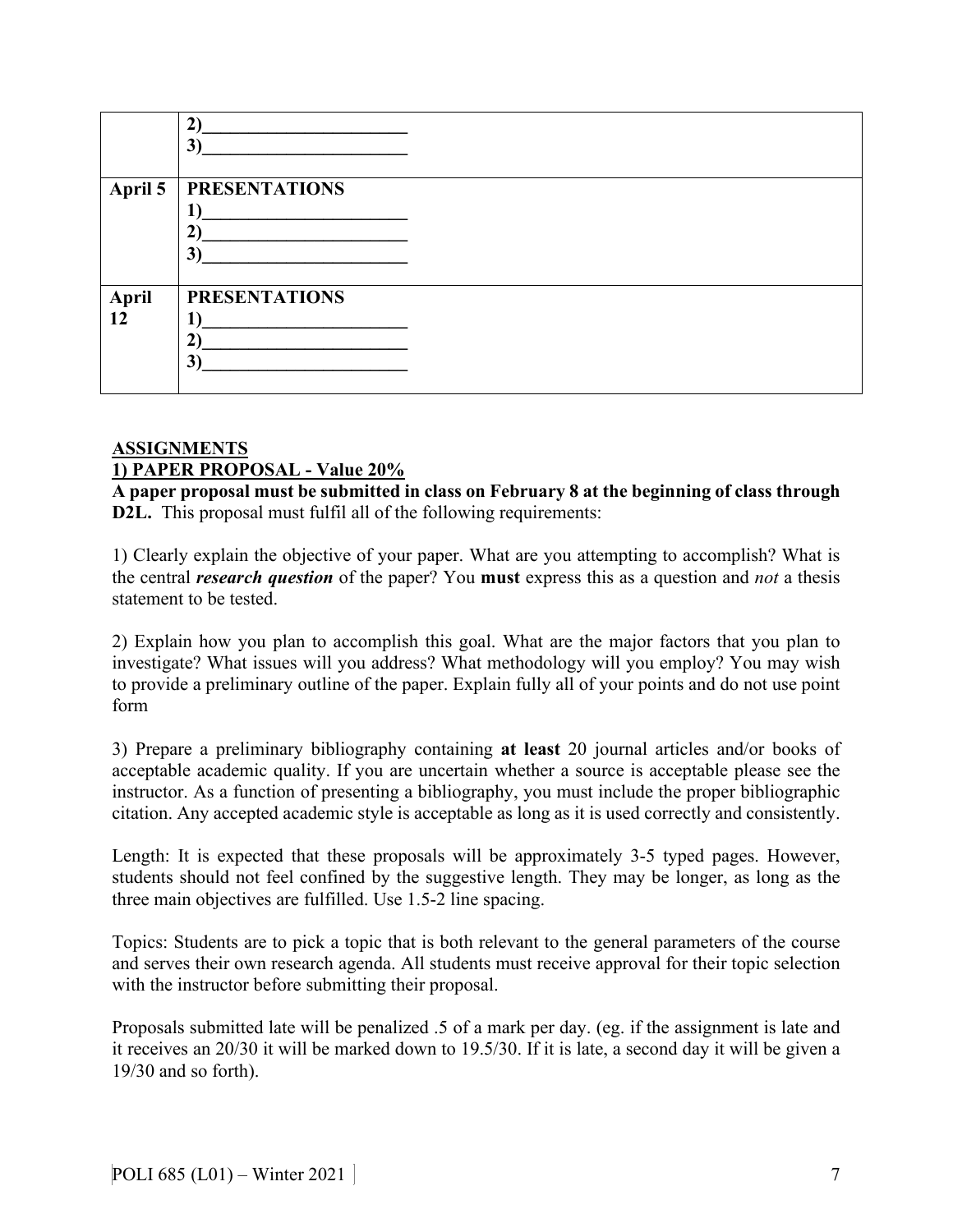# **RESEARCH PAPER - Value 50%**

Students will be required to write one major research essay on a subject of their own choosing (suggestions will be provided) and is **due at the beginning of class on March 29 to be submitted through D2L**. This paper (30 or more pages) is to provide an analytical study of an aspect of strategic studies.

The Research Paper is intended to allow students to examine in detail a research area of their choice. It is expected that the paper will examine an aspect of strategic studies and provide a comprehensive analysis. A good essay goes beyond its sources; it should express your own assessment, informed by the readings and research that you have done. The main point of a research paper is to provide **your own critical appraisal** of the subject based on the information provided by your readings and research. Quote when it is necessary to provide someone's precise view, but not so often as to disrupt **your** own analysis. Also, a quotation may illustrate that the person quoted holds a particular opinion, but it hardly proves that the opinion is in fact correct. Logical reasons and specific examples are necessary to support any thesis advanced in your essay. When you do quote directly, or paraphrase, or cite statistics, footnotes/endnotes you **MUST show the source**. Copying without credit is plagiarism and can result in failure. Your paper **must** include a bibliography. As a function of presenting a bibliography, you must include the proper bibliographic citation. Any style is acceptable as long as it is used correctly and consistently.

Students are encouraged to "think big" when selecting their topic and writing their paper. In previous courses some students have used the paper as the basis for a chapter in their thesis and some have succeeded in subsequently publishing a version of their paper and/or presenting it at conferences. None of this is necessary for the course but simply represents good use of their efforts.

Length: The paper must be a **minimum** of **30 pages**. (1.5-2 line spacing)

Papers submitted late will be penalized 1 mark out of 40 per day. (e.g. if the assignment is one day late and it receives a 30/40 it will be marked down to 29/40. If it is two days late, it will be given a 28/40).

# **PAPER PRESENTATION - Value 10%**

Students will be required to present the findings of their research in a 30-40 minute presentation to be **presented through Zoom.** It is expected that they will explain the importance of their research; what they found; and the significance of these findings. They will be required to submit a 2-3 page précis (summary) to their classmates one week before they present. They may also assign required readings. (These are to be given to the instructor who will post them on D2L). The purpose of the précis is to allow the student to summarize the core information from their presentation and to share any information such as definitions, abbreviations etc. This will allow the student to better focus on presenting on the main issues of their research. If a student elects to use a PowerPoint presentation, it must be sent to the professor by 11:00 am on the day of the presentation.

# **CLASS DISCUSSION - Value 20%**

Students are required to complete all assigned readings and be prepared to discuss them in class through Zoom. Students may be called upon to provide their insights and understandings. But it is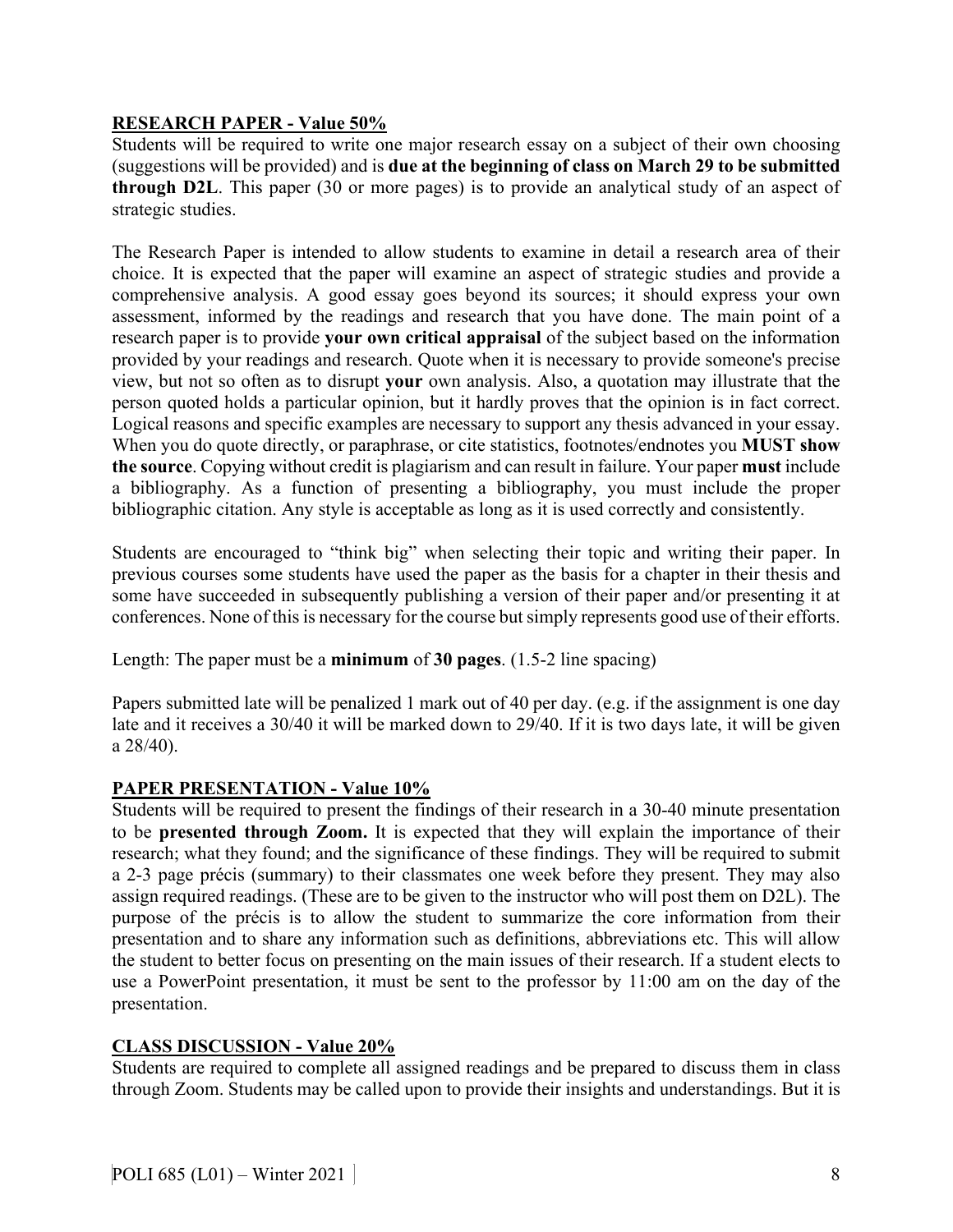expected they will be willing and able to offer their thoughts without prompting. Students should not expect a good grade if they do not fully engage in the discussions each week.

#### **WRITING STATEMENT**

Written assignments are often required in Political Science courses, including this one, and the quality of writing skills, including but not limited to such elements as grammar, punctuation, sentence structure, clarity, citation, and organization, will be taken into account in the determination of grades. Students are encouraged to make use of the services offered through Writing Support Services in the Student Success Centre (3rd floor of the Taylor Family Digital Library) or at [http://www.ucalgary.ca/ssc/writing-support.](http://www.ucalgary.ca/ssc/writing-support)

# **GRADE SCALE**

|            | $A+ = 90-100$ |            | $B+ = 75-78$ |              | $C+ = 65-68$ |  | $D+ = 55-58$ |
|------------|---------------|------------|--------------|--------------|--------------|--|--------------|
|            | $A = 80-89$   |            | $B = 70-74$  |              | $C = 60-64$  |  | $D = 50-54$  |
| $A - = 79$ |               | $B - = 69$ |              | $C_{-}$ = 59 |              |  | $F = 49-0$   |

# **INSTRUCTOR GUIDELINES**

Students requiring assistance are encouraged to speak to the instructor during class or their office hours. Should you wish to meet outside of office hours, please telephone or email to make an appointment. It is to the student's advantage to keep such appointments. All meetings will be held virtually.

Email is a common form of communication but it is not always the most effective way of answering student questions. If you cannot make office hours, please request a one on one meeting outside of these hours, to be held virtually.

# **IMPORTANT POLICIES AND INFORMATION**

# **Supporting Documentation and the Use of a Statutory Declaration**

As stated in the University Calendar:

Students may be asked to provide supporting documentation for an exemption/special request. This may include, but is not limited to, a prolonged absence from a course where participation is required, a missed course assessment, a deferred examination, or an appeal. Students are encouraged to submit documentation that will support their situation. Supporting documentation may be dependent on the reason noted in their personal statement/explanation provided to explain their situation. This could be medical certificate/documentation, references, police reports, invitation letter, third party letter of support or a statutory declaration etc. The decision to provide supporting documentation that best suits the situation is at the discretion of the student. Students cannot be required to provide specific supporting documentation, such as a medical note.

Students can make a Statutory Declaration as their supporting documentation (available at [ucalgary.ca/registrar\)](http://www.ucalgary.ca/registrar). This requires students to make a declaration in the presence of a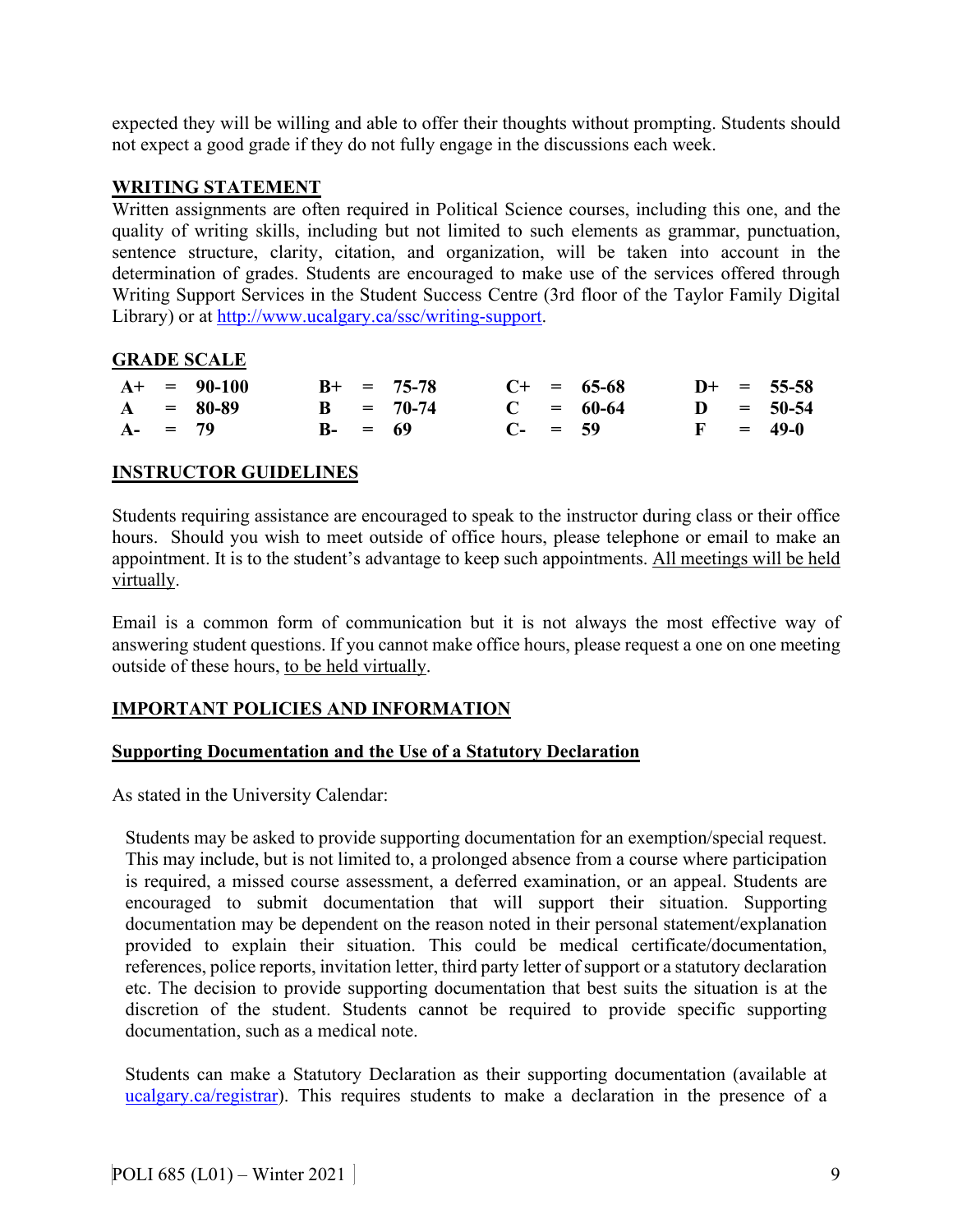Commissioner for Oaths. It demonstrates the importance of honest and accurate information provided and is a legally binding declaration. Several registered Commissioners for Oaths are available to students at no charge, on campus. For a list of locations to access a Commissioners for Oaths, visit *ucalgary.ca/registrar*).

Falsification of any supporting documentation will be taken very seriously and may result in disciplinary action through the Academic Discipline regulations or the Student Non-Academic Misconduct policy.

This statement is accessible at:<https://www.ucalgary.ca/pubs/calendar/current/m-1.html>

# **Absence From a Mid-term Examination**

Students who are absent from a scheduled term test or quiz for legitimate reasons are responsible for contacting the instructor via email within 48 hours of the missed test to discuss alternative arrangements. A copy of this email may be requested as proof of the attempt to contact the instructor. Any student who fails to do so forfeits the right to a makeup test.

# **Deferral of a Final Examination**

Deferral of a final examination can be granted for reasons of illness, domestic affliction, and unforeseen circumstances, as well as to those with three (3) final exams scheduled within a 24 hour period. Deferred final exams will not be granted to those who sit the exam, who have made travel arrangements that conflict with their exam, or who have misread the examination timetable. The decision to allow a deferred final exam rests not with the instructor but with Enrolment Services. Instructors should, however, be notified if you will be absent during the examination. The Application for Deferred Final Exam, deadlines, requirements and submission instructions can be found on the Enrolment Services website at

[https://www.ucalgary.ca/registrar/exams/deferred-exams.](https://www.ucalgary.ca/registrar/exams/deferred-exams)

# **Appeals**

If a student has a concern about the course or a grade they have been assigned, they must first discuss their concerns with the instructor. If this does not resolve the matter, the student then proceed with an academic appeal. The first step in an academic appeal is to set up a meeting with the Department Head. Appeals must be requested within 15 days of receipt of the graded assignment.

# **University Regulations**

Students are responsible for familiarizing themselves with the University policies found in the Academic Regulations sections of the Calendar at

[www.ucalgary.ca/pubs/calendar/current/academic-regs.html.](http://www.ucalgary.ca/pubs/calendar/current/academic-regs.html)

# **Student Accommodations**

Students seeking an accommodation based on disability or medical concerns should contact Student Accessibility Services; SAS will process the request and issue letters of accommodation to instructors. For additional information on support services and accommodations for students with disabilities, visit [www.ucalgary.ca/access/.](http://www.ucalgary.ca/access/)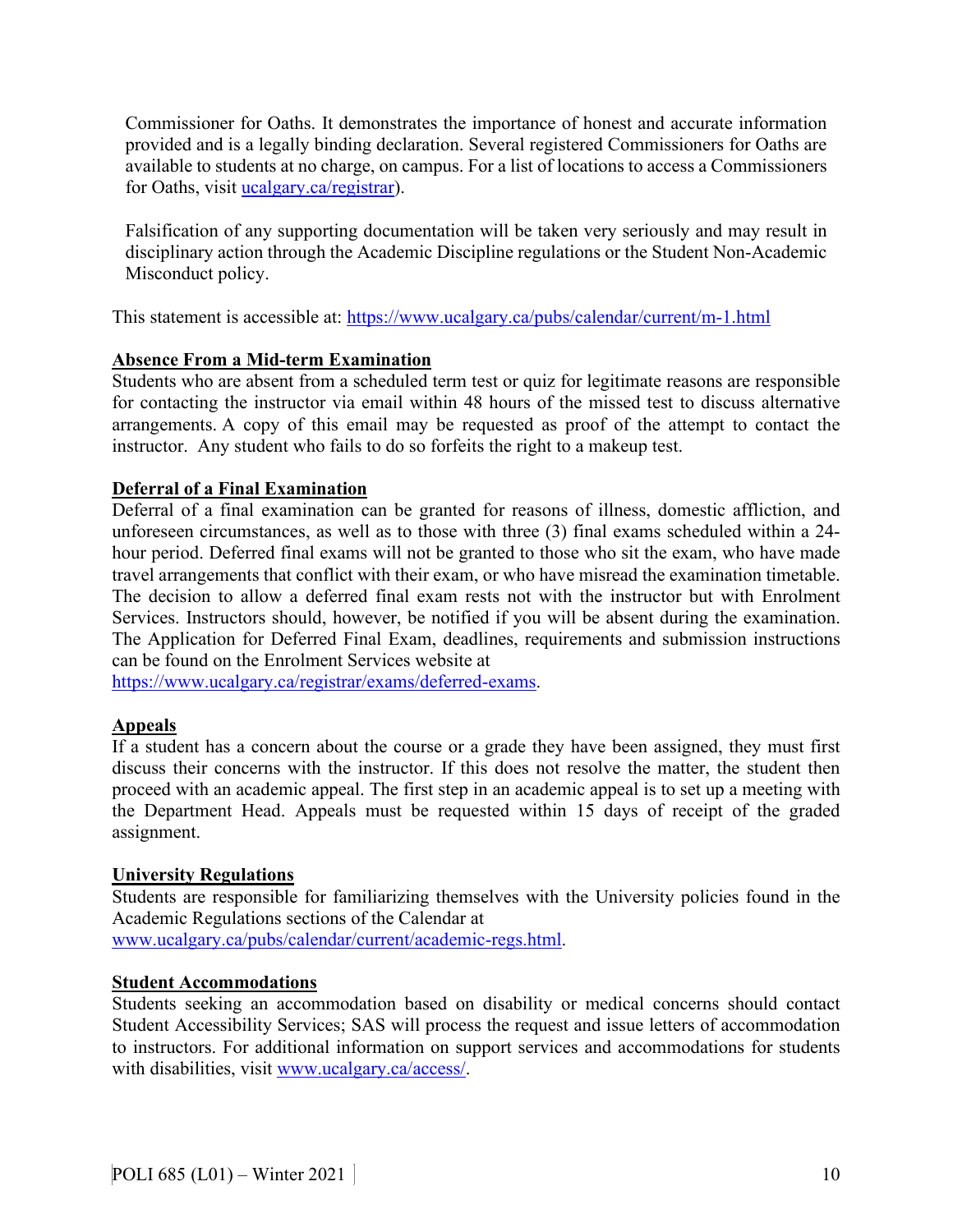Students who require an accommodation in relation to their coursework based on a protected ground other than disability should communicate this need in writing to their Instructor.

The full policy on Student Accommodations is available at

[http://www.ucalgary.ca/policies/files/policies/student-accommodation-policy.pdf.](http://www.ucalgary.ca/policies/files/policies/student-accommodation-policy.pdf)

#### **Plagiarism and Other Forms of Academic Misconduct**

Academic misconduct in any form (e.g. cheating, plagiarism) is a serious academic offence that can lead to disciplinary probation, suspension or expulsion from the University. Students are expected to be familiar with the standards surrounding academic honesty; these can be found in the University of Calgary calendar at [http://www.ucalgary.ca/pubs/calendar/current/k.html.](http://www.ucalgary.ca/pubs/calendar/current/k.html) Such offences will be taken seriously and reported immediately, as required by Faculty of Arts policy.

#### **Required Access to Technology**

Please see the University's resource page at [https://ucalgary.service](https://ucalgary.service-now.com/it?id=kb_article&sys_id=86e7438013753ac06f3afbb2e144b031)[now.com/it?id=kb\\_article&sys\\_id=86e7438013753ac06f3afbb2e144b031](https://ucalgary.service-now.com/it?id=kb_article&sys_id=86e7438013753ac06f3afbb2e144b031)

# **Copyright Legislation**

As stated in the University of Calgary Calendar, Academic Regulations, "students are required to read the University of Calgary policy on Acceptable Use of Material Protected by Copyright and requirements of the copyright act to ensure they are aware of the consequences of unauthorised sharing of course materials (including instructor notes, electronic versions of textbooks etc.). Students who use material protected by copyright in violation of this policy may be disciplined under the Non-Academic Misconduct Policy."

[https://www.ucalgary.ca/policies/files/policies/acceptable-use-of-electronic-resources-and](https://www.ucalgary.ca/policies/files/policies/acceptable-use-of-electronic-resources-and-information-policy.pdf)[information-policy.pdf](https://www.ucalgary.ca/policies/files/policies/acceptable-use-of-electronic-resources-and-information-policy.pdf) and<https://laws-lois.justice.gc.ca/eng/acts/C-42/index.html>

# **Instructor Intellectual Property**

Course materials created by instructors (including presentations and posted notes, labs, case studies, assignments and exams) remain the intellectual property of the instructor. These materials may NOT be reproduced, redistributed or copied without the explicit consent of the instructor. The posting of course materials to third party websites such as note-sharing sites without permission is prohibited. Sharing of extracts of these course materials with other students enrolled in the course at the same time may be allowed under fair dealing.

# **Freedom of Information and Protection of Privacy (FOIP)**

FOIP legislation requires that instructors maintain the confidentiality of student information. In practice, this means that student assignment and tests cannot be left for collection in any public place without the consent of the student. It also means that grades cannot be distributed via email. Final exams are kept by instructors but can be viewed by contacting them or the main office in the Department of Political Science. Any uncollected assignments and tests meant to be returned will be destroyed after six months from the end of term; final examinations are destroyed after one year.

# **Faculty of Arts Program Advising and Student Information Resources**

For program planning and advice, please consult with the Arts Students' Centre by calling 403-